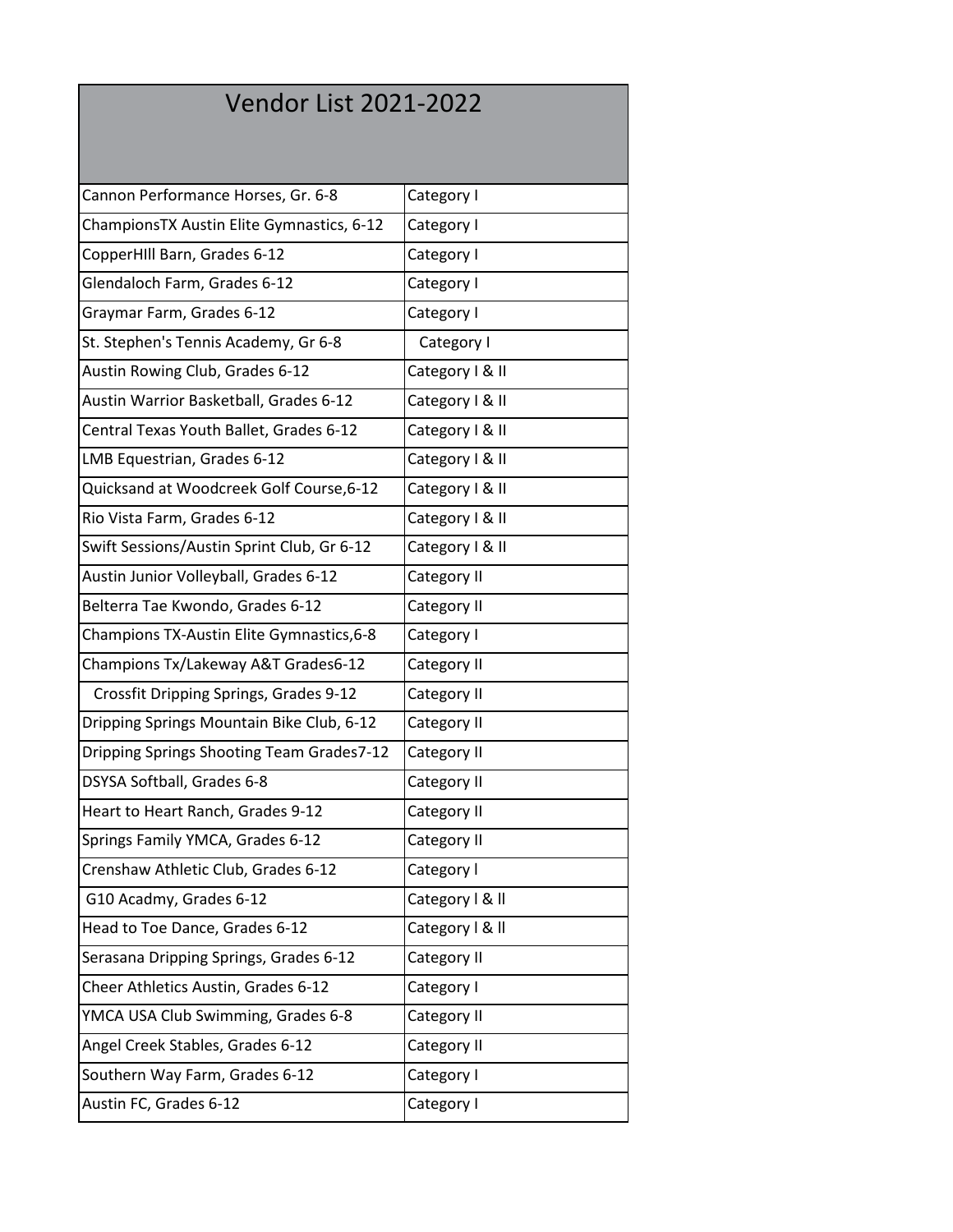| Texas Rowing Center, Grades 6-12                             | Category I & II |
|--------------------------------------------------------------|-----------------|
| Austin Swim Club, Grades 6-12                                | Category   & II |
| Austin Karate Center, Grades 6-12                            | Category II     |
| Gold's Gym, Grades 6-12                                      | Category II     |
| Karhu Training Co., Grades 6-12                              | Category II     |
| Crossfit Second Wave, Grades 6-12                            | Category II     |
| Canyonwood Arabians, Grades 9-12                             | Category II     |
| 2 Bar 2 Horses, Grades 6-12                                  | Category I      |
| Grey Rock Tennis Club, Grades 6-12                           | Category I      |
| Wimberly Tennis Group, Grades 6-12                           | Category I      |
| Moxie Gymnastics and Cheer, Grades 6-12                      | Category I      |
| Ballet Austin, Grades 6-12                                   | Category II     |
| JJ Machado Austin Brazilian Jiu Jitsu, Grades 6- Category II |                 |
| National Elite Gymnastics, Grades 6-12                       | Category I      |
| XLR8 Ranch, Grades 6-12                                      | Category I & II |
| ONE Academy of Dance, Grades 6-12                            | Category I      |
| Crux Climbing Center, Grades 6-12                            | Category II     |
| Trident Archery/USA Archery, Grades 9-12                     | Category I      |
| Lifetime Fitness, Grades 9-12                                | Category I      |
| Polo Club, Grades 6-8                                        | Category I      |
| Longhorn Aquatics, Grades 9-12                               | Category I & II |
| Bob Clauson Tennis, Grades 6-12                              | Category   & II |
| Signal Hill Ranch, Grades 9-12                               | Category I      |
| Premiere Dance Center, Grades 6-12                           | Category   & II |
| Kelley Performance Horses, Grades 9-12                       | Category I      |
| Nitro Swimming, Grades 6-12                                  | Category   & II |
| Sport of Cheer, Grades 6-8                                   | Category I      |
| Lone Star Pony Club, Grades 6-12                             | Category I&II   |
| Camp Gladiator, Grades 6-12                                  | Category II     |
| Balance Dance Studios, Grades 6-12                           | Category II     |
| Maximum Performance Tennis, Gr 6-12                          | Category I      |
| Warner Working Horses, Grades 6-12                           | Category   & II |